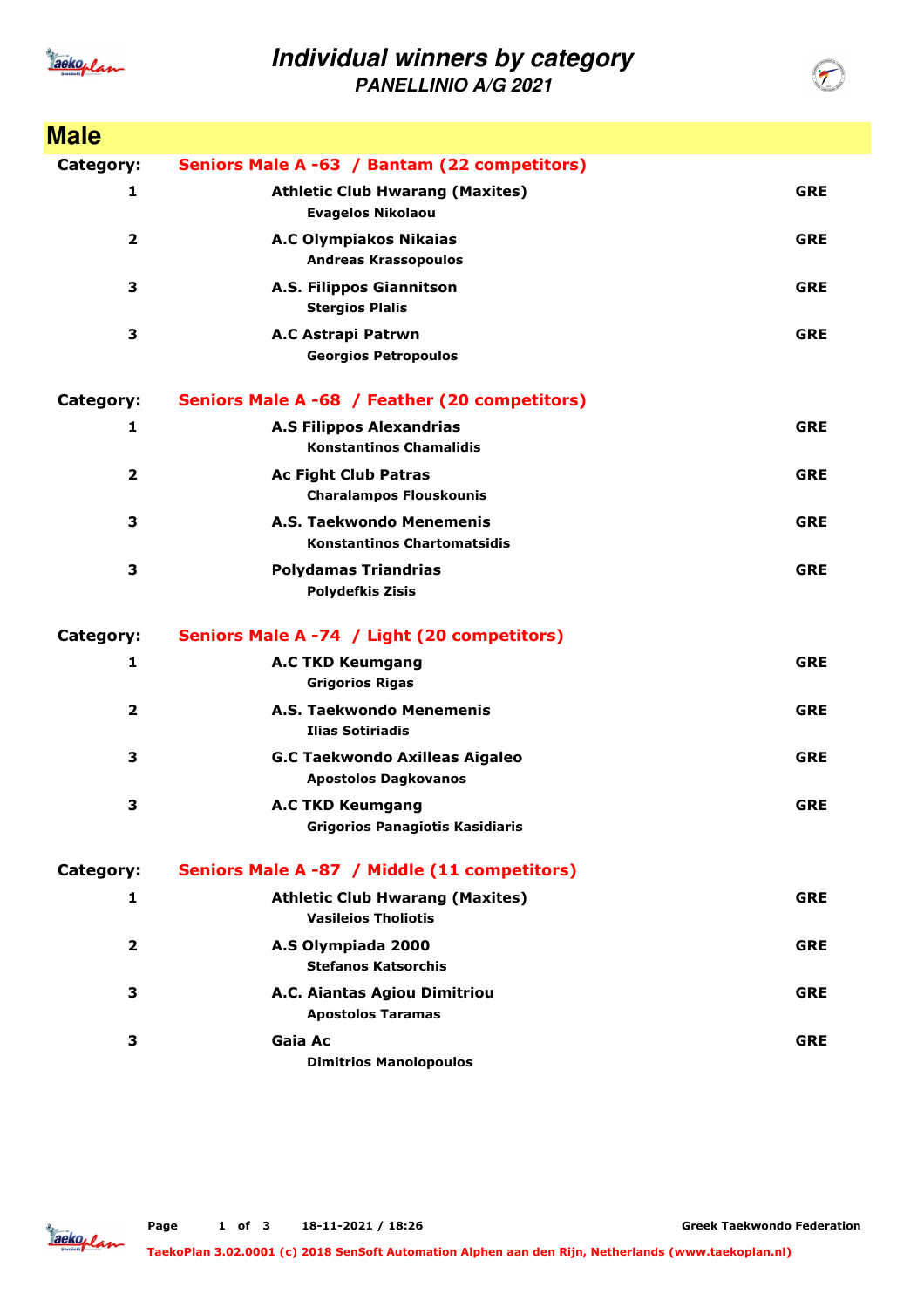

## **Individual winners by category**

| <u>aekoplan</u> | <i><b>INDIVIQUAL WINNERS DY CALCYCLY</b></i><br><b>PANELLINIO A/G 2021</b> |            |
|-----------------|----------------------------------------------------------------------------|------------|
| <b>Male</b>     |                                                                            |            |
| Category:       | Seniors Male A +87 / Heavy (13 competitors)                                |            |
| 1               | A.C. Aiantas Agiou Dimitriou<br><b>Spyridon Angelopoulos</b>               | <b>GRE</b> |
| $\mathbf{z}$    | <b>A.C Theagenis Kallitheas</b><br><b>ANGELOS PARTHENIOS</b>               | <b>GRE</b> |
| 3               | A.S. Taekwondo Menemenis<br><b>Alexandros Chatzopoulos</b>                 | <b>GRE</b> |
| З               | A.C. TKD Arion 2005<br><b>Georgios Zikas</b>                               | <b>GRE</b> |